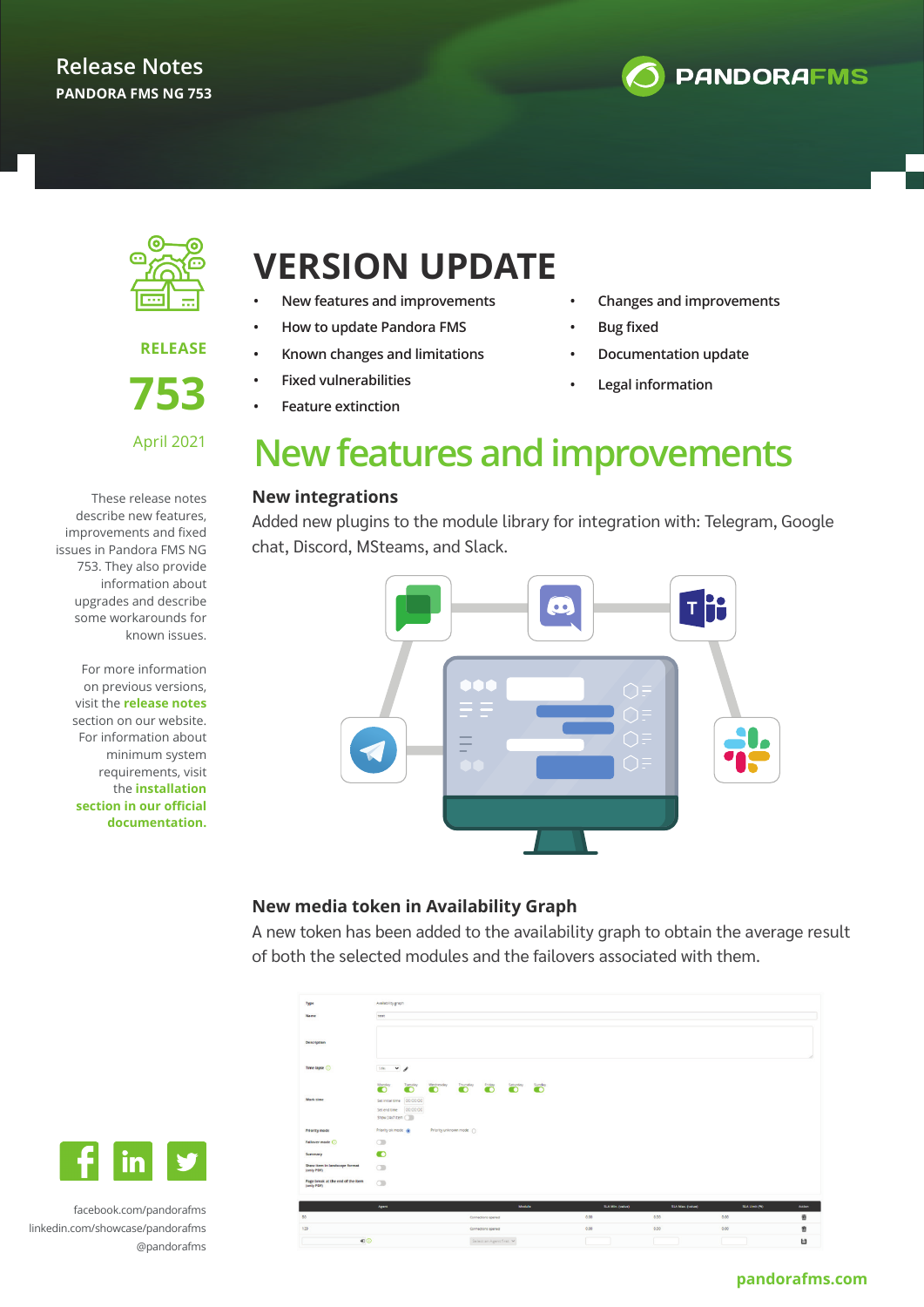



#### **How to update Pandora FMS**

There are several ways to update Pandora FMS console:

**Through Update**   $\mathbf{v}$ **Manager**, in Pandora FMS console itself, automatically (it requires console internet connection).

 $\mathbf{v}$ **Through Update Manager**, in Pandora FMS console itself, manually, through OUM update files.

**By manually installing**   $\mathbf{v}$ **packages** (rpm, deb...) and later updating the console through the web interface.

> The server will have to be manually updated through RPM or tarball packages.

You can find more information about Pandora FMS downloads on our website:

OpenSource version packages.

Enterprise version packages.

For detailed information and the steps to follow to update each item, classified by operating systems, go to our Wiki

#### **Improved histogram in reports**

By means of this new item, it will be possible to see the status of the module within the configured parameters in a histogram table.



#### **New event widget configuration fields**

The possibility of using recursion within group filtering has been added. Added columns for groups and tags and the possibility of loading a saved event filter within the widget.

#### **Retrieve selenium variable as new module**

The possibility of generating new modules from the getValue variable within a WUX module with selenium has been added.

# **Known changes and limitations**

### **Network tools configuration location change**

The location of the network tools tokens found in the setup section has been changed to its own tab called External Tools.

### **Modification of the creation of scheduled shutdowns**

The steps for creating planned shutdowns have been changed to not add agents/ modules once created but during creation.

### **Satellite configuration unification**

The credentials box to be used within satellite servers has been unified within its configuration.

### **Historical database configuration unification**

All the history database tokens on the menu have been unified, both the access data and the cleaning and maintenance data.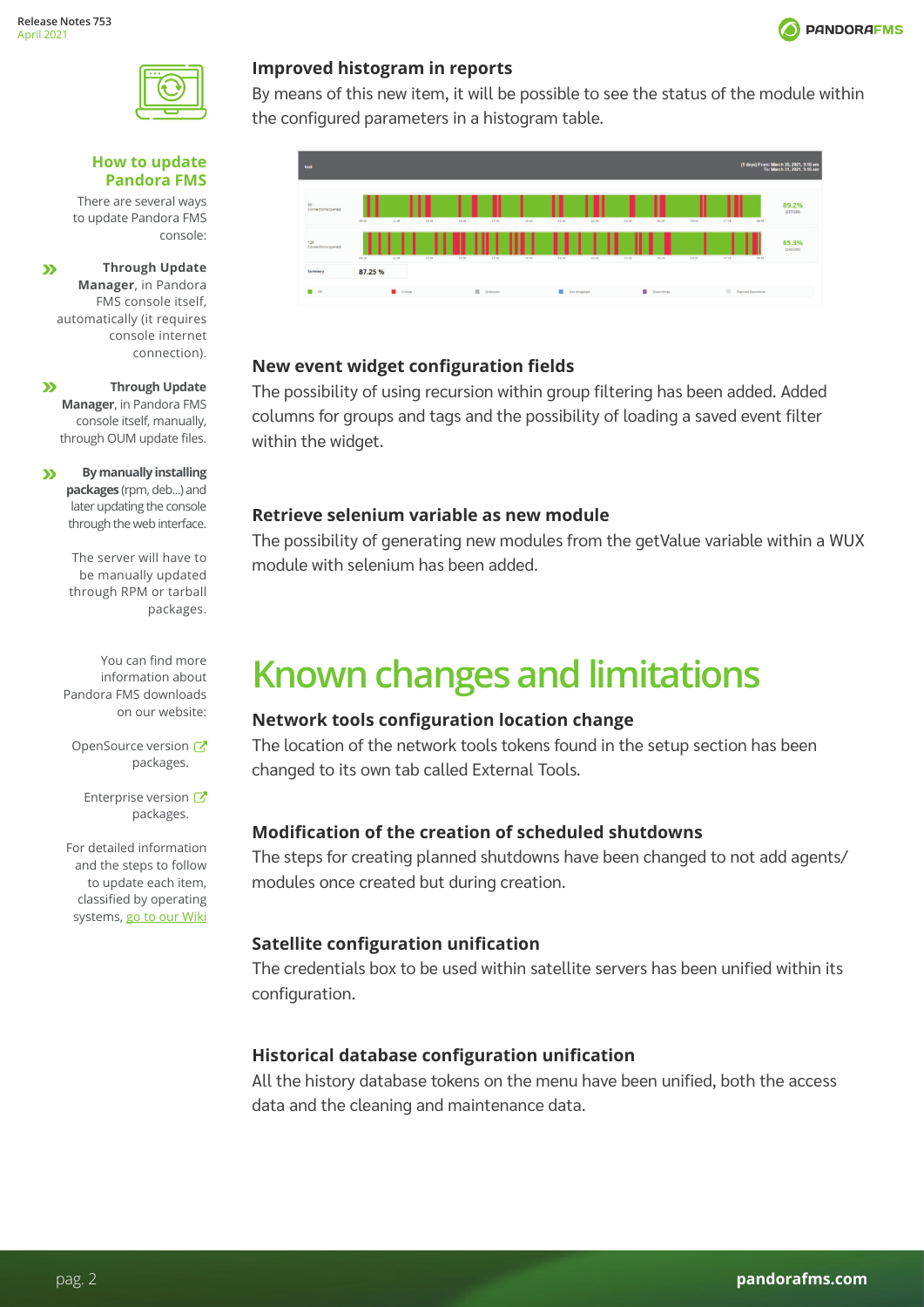



### **Other resources for your interest**

| Documentation of <b>K</b> |  |
|---------------------------|--|
| Pandora FMS online        |  |

- Plugin Library &
- Pandora FMS official **T** technical support

## **Fixed vulnerabilities**

Thanks to the information provided by Rayen Messaoudi. In this release, different entryways (XSS) to Pandora FMS code through the web browser in the following views have been solved:

| Case# | GitLab # | <b>Description</b>                        |
|-------|----------|-------------------------------------------|
| N/A   | 7062     | In the section for creating new messages. |

### **Feature extinction**

- Removed marquee submenu in event view.
- NTA feature removed.

# **Changes and improvements**

| Case# | GitLab # | <b>Description</b>                                                                                                                                                                                      |
|-------|----------|---------------------------------------------------------------------------------------------------------------------------------------------------------------------------------------------------------|
| 11165 | 6877     | Increased the limit of characters that can be used in a label in a custom chart.                                                                                                                        |
| N/A   | 6648     | Added agent limit configuration token that can be added to a policy simultaneously in<br>Metaconsole.                                                                                                   |
| 10863 | 6583     | The elements of the visual consoles that are disabled will not count for the SLA of<br>the same. Additionally, these elements will be seen transparently both in editing and<br>visual console display. |
| N/A   | 6440     | A token has been added to the Metaconsole to be able to configure the remote<br>configuration path.                                                                                                     |
| N/A   | 5537     | Added "select all" token in snmp browser and report templates.                                                                                                                                          |
| N/A   | 2561     | Created API calls for creating/editing/deleting modules for policies.                                                                                                                                   |
| N/A   | 6865     | Added the ability to use groups configured with password within discovery tasks.                                                                                                                        |
| N/A   | 6846     | Network tools configuration location change.                                                                                                                                                            |
| N/A   | 6232     | Added new metrics available within the SNMP Wizard Interface.                                                                                                                                           |
| N/A   | 5276     | The steps for creating planned shutdowns have been changed to not add agents/<br>modules once created but during creation.                                                                              |
| N/A   | 7010     | New event widget configuration fields added to dashboards.                                                                                                                                              |
| N/A   | 6968     | Changed the order of the service tree view, where it is currently sorted by description.                                                                                                                |
| N/A   | 6890     | Conditions for detecting SAP-type agents have been improved.                                                                                                                                            |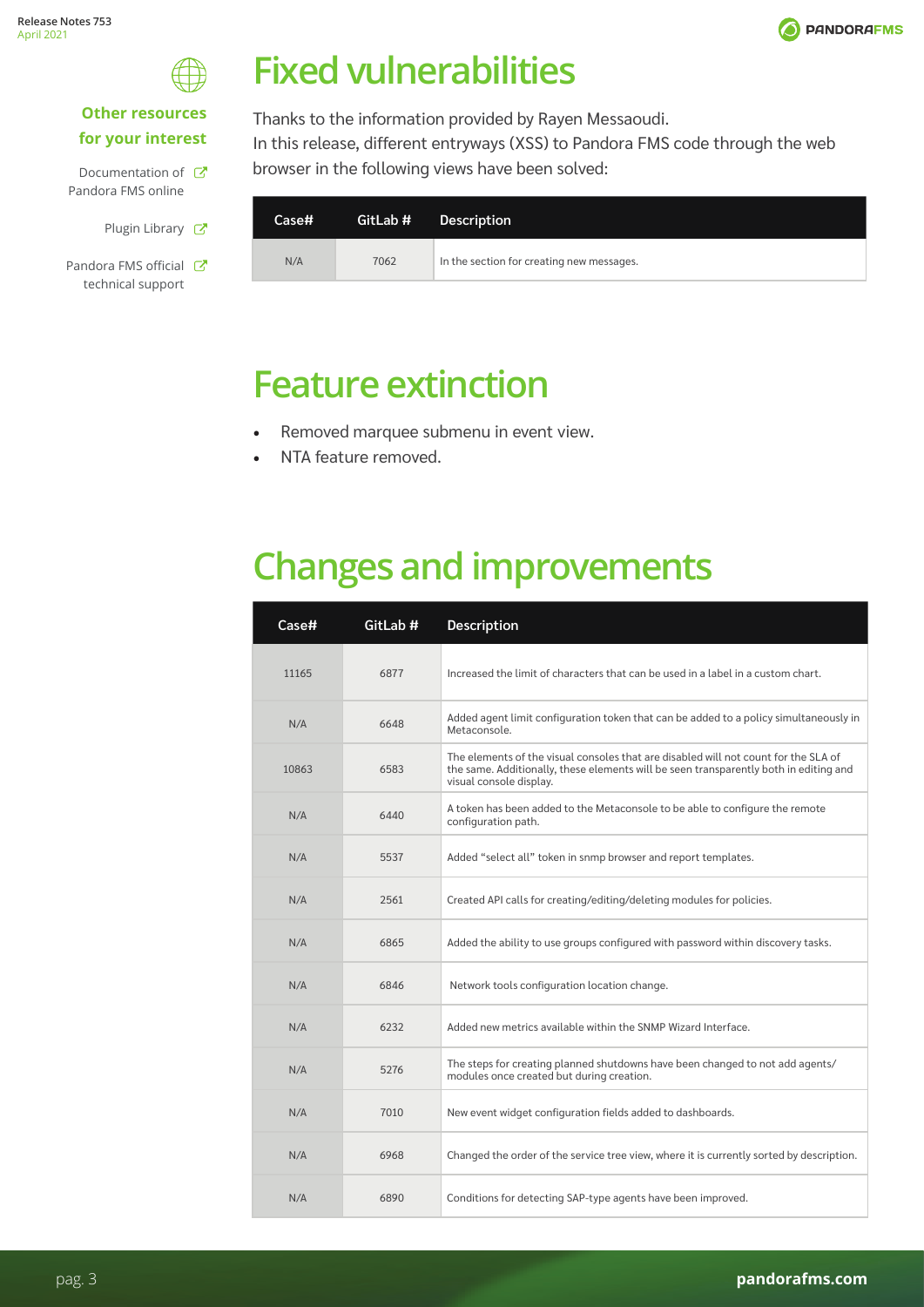### **Changes and**



| <b>Changes and</b><br><b>improvements</b> | Case# | GitLab # | Description                                                                                                                                                  |
|-------------------------------------------|-------|----------|--------------------------------------------------------------------------------------------------------------------------------------------------------------|
|                                           | N/A   | 6879     | Modification of ACL permissions on inventory alerts. There will be 2 different ACLs,<br>one for visualization and one for application.                       |
|                                           | 11105 | 6839     | Added API calls to enable or disable a discovery task.                                                                                                       |
|                                           | N/A   | 6817     | Added load spinner in module graph display.                                                                                                                  |
|                                           | N/A   | 6307     | GetValue command inside a WUX module generates a module with the obtained<br>value.                                                                          |
|                                           | N/A   | 5284     | Added new permissions that control the creation/editing/deletion of alert commands.                                                                          |
|                                           | N/A   | 5140     | Added new token in availability graph to get the average result.                                                                                             |
|                                           | N/A   | 5032     | Added agent filtering in Omnishell.                                                                                                                          |
|                                           | N/A   | 4659     | Added the possibility of mass disabling modules within the module management view<br>of an agent.                                                            |
|                                           | N/A   | 7098     | Added new report item "Histogram".                                                                                                                           |
|                                           | N/A   | 6852     | Unified credential view of satellite servers within the general configuration.                                                                               |
|                                           | 8257  | 4336     | Added the ability to enable or disable system status notifications independently.                                                                            |
|                                           | 11207 | 7031     | Modified 2FA forcing, where if the forcing is imposed by the administrator, the rest of<br>the users must configure it without the possibility of rejection. |
|                                           | N/A   | 6892     | Added ACLs in discovery task list                                                                                                                            |
|                                           | N/A   | 6888     | Removed button to create network map once clickedfor the first time to avoid a<br>double click in case it takes time to generate the map.                    |
|                                           | N/A   | 6660     | A tooltip has been added within services, maps and tree views to show the name of the<br>element even though it appears by description in the view           |
|                                           | N/A   | 6559     | When creating a policy module through the SNMP Browser, it will be created with<br>"Force Primary IP".                                                       |
|                                           | N/A   | 5929     | Performance and filling improvements have been made in Pandora FMS console and<br>server logs.                                                               |
|                                           | N/A   | 5766     | Added pagination inside the collection view in Metaconsole.                                                                                                  |
|                                           | N/A   | 5760     | Modified counting modules for each server for the notice of queuing, having to have a<br>minimum of modules for it.                                          |
|                                           | N/A   | 5700     | Added data deletion trace from tgraph source table in pandora db.                                                                                            |
|                                           | N/A   | 5269     | Added the ability to filter by alert status in the alert management view.                                                                                    |
|                                           | 9304  | 5229     | Added possibility of filtering in Group Event report in reports to exclude elements that<br>match what was entered.                                          |
|                                           | N/A   | 2689     | Ldapsearch dependency included in Pandora FMS ISO.                                                                                                           |
|                                           | N/A   | 6958     | Added new plugins to the module library for integration with: telegram, google chat,<br>discord, MSteams and Slack.                                          |
|                                           | N/A   | 6910     | Added width token to use in get module graph api call.                                                                                                       |
|                                           | N/A   | 4755     | Modified the management, configuration and review of the historical database.                                                                                |
|                                           | 11184 | 6911     | Updated Active Directory plugin for the Spanish version of Windows.                                                                                          |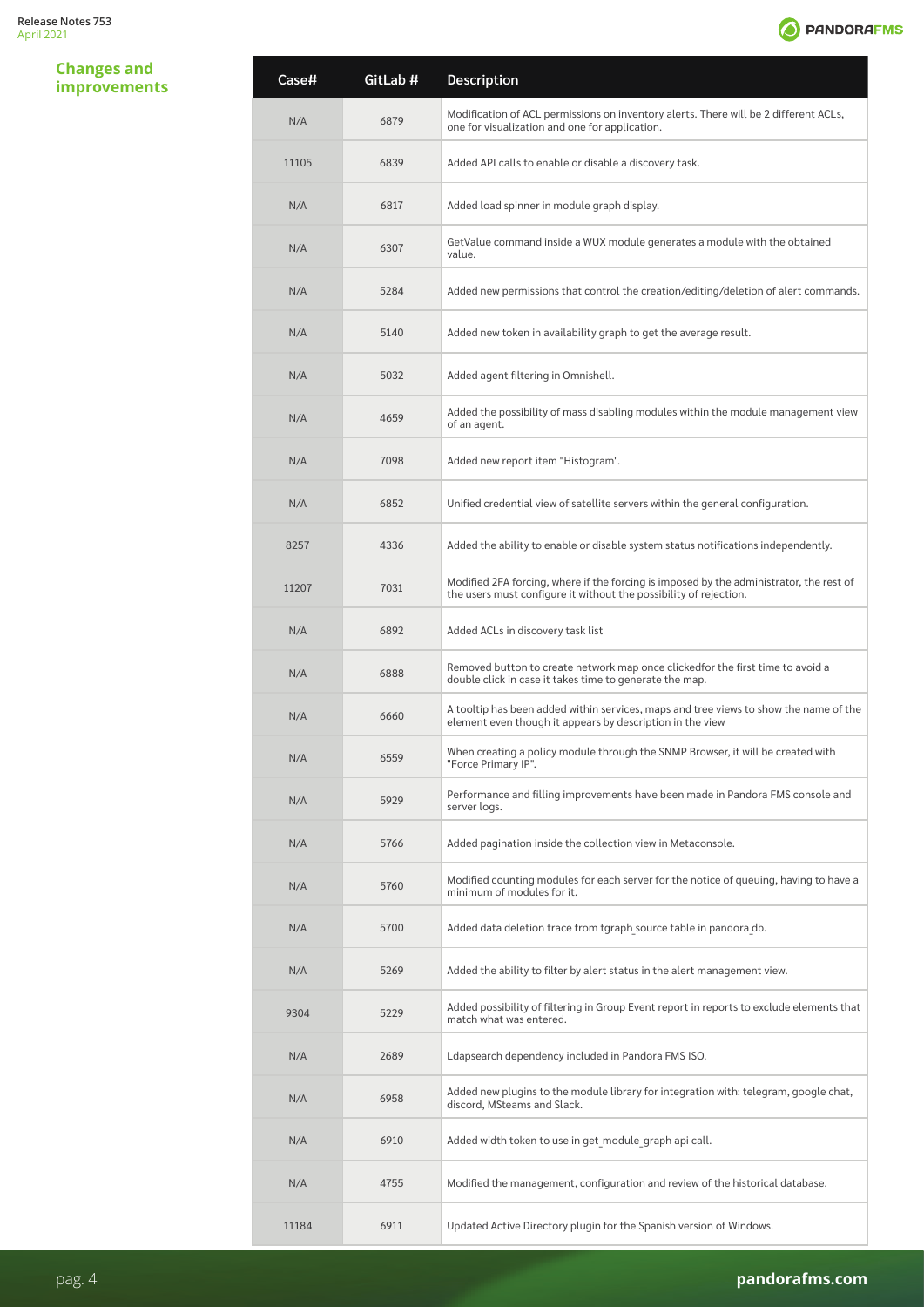#### **Changes and**   $improvements$

| Case#      | GitLab # | <b>Description</b>                                                                                                                        |
|------------|----------|-------------------------------------------------------------------------------------------------------------------------------------------|
| 10108/8529 | 4839     | Updated JMX Enterprise plugin.                                                                                                            |
| N/A        | 5331     | Added monitoring through MSSQL discovery. **                                                                                              |
| 10365      | 6106     | Added explanatory help for CSV export from graph/module data table                                                                        |
| N/A        | 6898     | New integration features with Integria IMS. Tickets can be generated from Pandora<br>FMS alerts, associating inventory objects with them. |

# **Bug fixes**

| Case# | GitLab #  | <b>Description</b>                                                                                                     |
|-------|-----------|------------------------------------------------------------------------------------------------------------------------|
| N/A   | 7233      | Fixed bug of lack of filtering by agent in policies on agents already added there.                                     |
| N/A   | 7232      | Fixed visual bug in alert command view in Metaconsole.                                                                 |
| N/A   | 7231      | Fixed visual bug in the visual console views in Metaconsole.                                                           |
| N/A   | 7229      | Fixed the option to add an SQL query in those report items where it should not appear.                                 |
| N/A   | 7228      | Fixed visual bug in visual console list in the button to create a new visual console in<br>Metaconsole.                |
| N/A   | 7226      | Fixed the visual bugs of the icons in the general search bar of the console.                                           |
| N/A   | 7224      | Fixed item redirections within visual consoles in Metaconsole.                                                         |
| N/A   | 7223      | Fixed the inability to exit the Update Manager Offline window in case of uploading the<br>wrong package.               |
| N/A   | 7222      | Fixed scaling of the Defined Custom Graph widget in dashboards.                                                        |
| N/A   | 7221/7164 | Unification of icons in Pandora FMS console                                                                            |
| N/A   | 7220      | Fixed the Advanced menu of the Metaconsole for users with the 'AW' profile.                                            |
| N/A   | 7219      | Fixed the Group Status widget in dashboards where it was always blank.                                                 |
| N/A   | 7215      | Fixed visual bugs in event detail view as well as the execution of event responses both<br>in node and in Metaconsole. |
| N/A   | 7214      | Fixed visual bugs of SLA reports, templates and service table view in Metaconsole.                                     |
| N/A   | 7213      | Removed sidebar in visual consoles when the entire visual console can be viewed<br>without scrolling.                  |
| N/A   | 7210      | Fixed the count of the configurable limit token in the last events widget in dash-<br>boards.                          |
| N/A   | 7209      | Fixed creating new layers within GIS maps.                                                                             |
| N/A   | 7208      | Fixed visual glitches in group view.                                                                                   |

pag. 5 **pandorafms.com**

**O** PANDORAFMS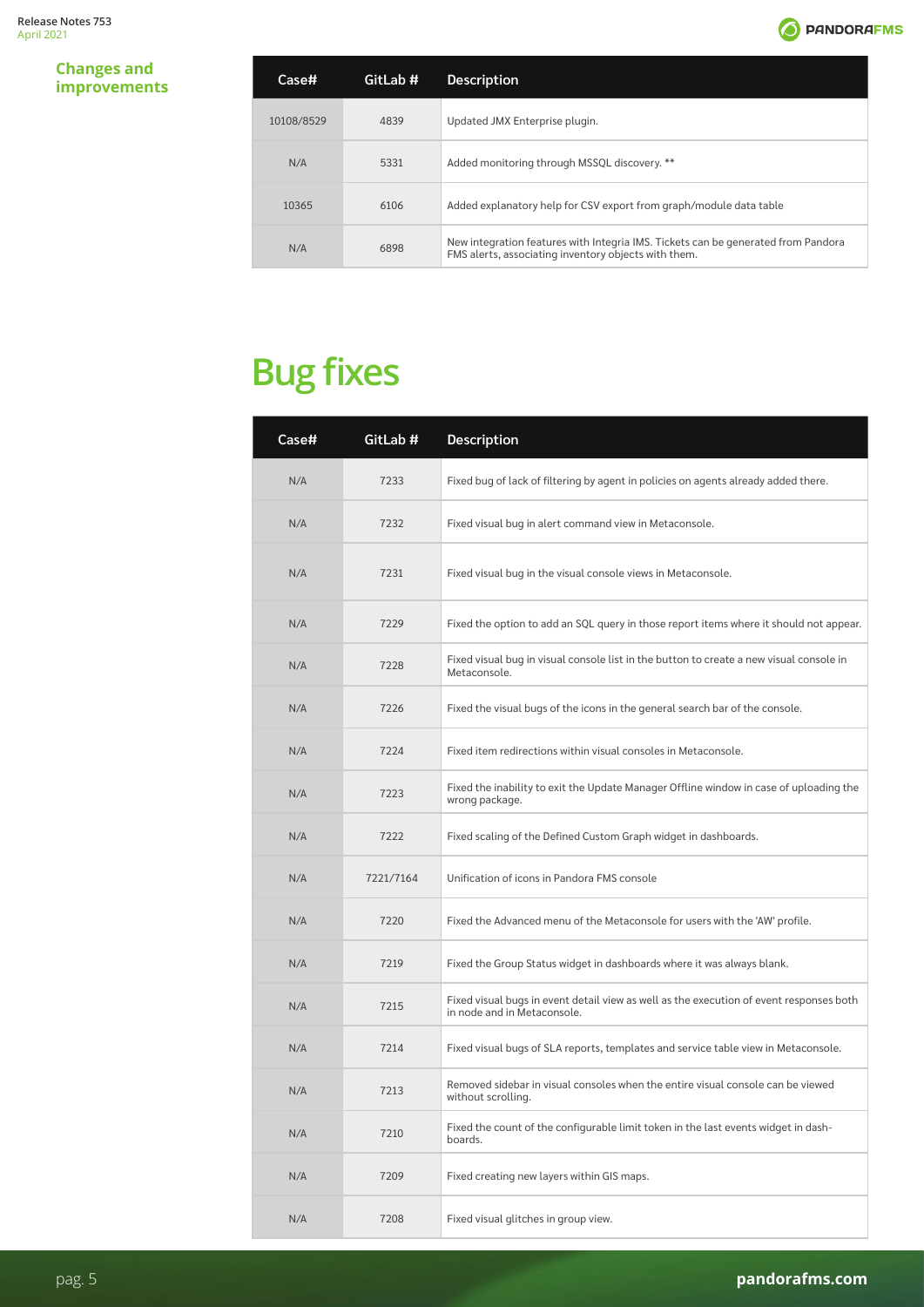

| <b>Bug fixes</b> | Case# | GitLab #  | Description                                                                                                                       |
|------------------|-------|-----------|-----------------------------------------------------------------------------------------------------------------------------------|
|                  | N/A   | 7207      | Fixed visual bugs in the relations section in the network maps.                                                                   |
|                  | N/A   | 7205      | Fixed visual bugs in the default tactical view of Pandora FMS console.                                                            |
|                  | N/A   | 7204      | Fixed visual bugs in the Agents/Modules view.                                                                                     |
|                  | N/A   | 7202      | Fixed visual bugs in the different Discovery features.                                                                            |
|                  | N/A   | 7201      | Fixed visual bug when wanting to show the last data of a module in the view of an<br>agent.                                       |
|                  | N/A   | 7197      | Fixed visual glitches in group view.                                                                                              |
|                  | N/A   | 7196      | Fixed visual bug in the creation of item SLA within reports.                                                                      |
|                  | N/A   | 7194      | Fixed visual bugs in Metaconsole messages, as well as visual errors in agent wizards,<br>modules and alerts.                      |
|                  | N/A   | 7193      | Fixed the submenus within the different discovery tasks whereby they were not always<br>open when clicking on them.               |
|                  | 11466 | 7192      | Fixed the error whereby if a Group contained blank spaces, it could not be used in<br>agents autoconfiguration.                   |
|                  | N/A   | 7191      | Fixed dimensioning of string modules in tree view                                                                                 |
|                  | N/A   | 7150      | Fixed visual icon of WUX modules.                                                                                                 |
|                  | 11573 | 7189      | Fixed the massive filling of pandora_server.error when having the Eventserver active<br>without having alert correlation created. |
|                  | N/A   | 7168      | Fixed visual glitches in the tactical view in Metaconsole.                                                                        |
|                  | N/A   | 7185      | Fixed visual bug in the display of additional information in the SNMP Browser.                                                    |
|                  | N/A   | 7180      | Fixed visual bug whereby the spinner was not seen within the SNMP Browser while the<br>information was being loaded.              |
|                  | N/A   | 7174/7173 | Fixed the display of the items to add in a visual console with the Black Theme enabled,<br>as well as the items within them.      |
|                  | N/A   | 7171      | Fixed the display of the icons within the monitor details view with the Black Theme<br>enabled.                                   |
|                  | N/A   | 7170      | Fixed visual bug of alert coloring within the tree view with Black Them enabled.                                                  |
|                  | N/A   | 7167      | Fixed visual glitches in several views of the Metaconsole.                                                                        |
|                  | N/A   | 7165      | Fixed not displaying agents in policies both in node and in Metaconsole.                                                          |
|                  | N/A   | 7163      | Fixed the view of acceptance of terms and conditions in a new Pandora FMS<br>installation.                                        |
|                  | N/A   | 7162      | Fixed visual bugs within the list of remote components.                                                                           |
|                  | N/A   | 7160      | Fixed the non-appearance of advanced options for v3 within the SNMP Browser.                                                      |
|                  | N/A   | 7159      | Fixed the creation of new local components.                                                                                       |
|                  | N/A   | 7154      | Fixed visual bugs inIntegria IMS view.                                                                                            |
|                  | N/A   | 7152      | Fixed visual glitches in user edit view.                                                                                          |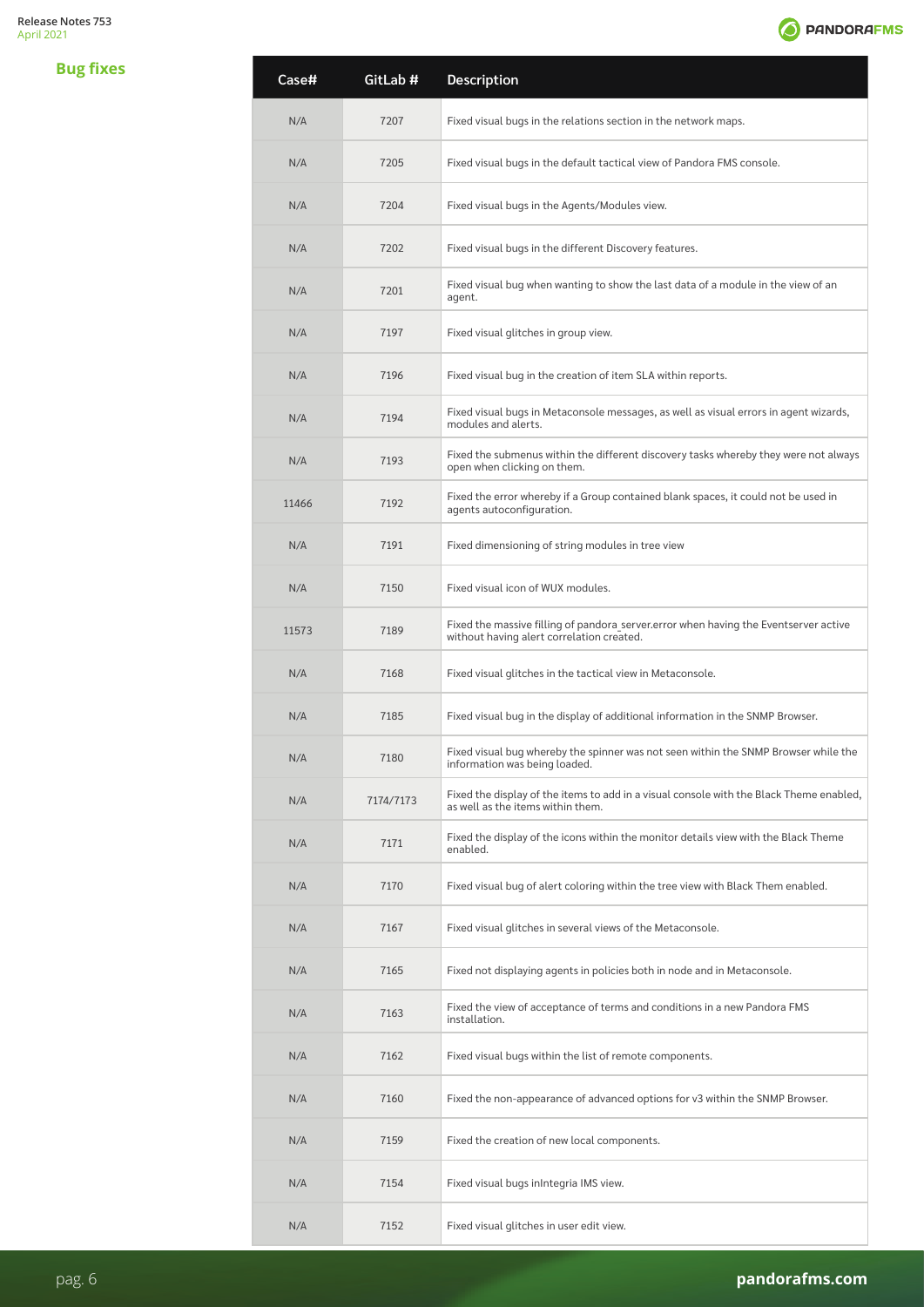

| <b>Bug fixes</b> | Case# | GitLab #  | Description                                                                                                                         |
|------------------|-------|-----------|-------------------------------------------------------------------------------------------------------------------------------------|
|                  | N/A   | 7151      | Fixed visual bugs in agent detail view and agent list.                                                                              |
|                  | N/A   | 7150      | Fixed visual bug when canceling the edition of a dashboard whereby the edition of the<br>dashboard appeared as a dashboard element. |
|                  | N/A   | 7149      | Fixed the impossibility of adding new cells within a dashboard.                                                                     |
|                  | N/A   | 7148      | Visual bug fixes in Custom Graphs item in reports.                                                                                  |
|                  | 11543 | 7147      | Fixed the impossibility of creating web modules through policies both in node and in<br>Metaconsole.                                |
|                  | N/A   | 7145      | Fixed button scrolling in report item list.                                                                                         |
|                  | N/A   | 7134      | Fixed PDF icon in report view.                                                                                                      |
|                  | N/A   | 7132      | Fixed Agents/Alerts view.                                                                                                           |
|                  | N/A   | 7130      | Fixed visual bugs in transactional map view.                                                                                        |
|                  | N/A   | 7126      | Fixed theme selector token being missing in visual console settings.                                                                |
|                  | N/A   | 7125      | Fixed visual glitches in group view.                                                                                                |
|                  | N/A   | 6781      | Global review for styles unification within Pandora FMS console.                                                                    |
|                  | 11478 | 7119      | Fixed display of OID data in SNMP Browser.                                                                                          |
|                  | N/A   | 7112      | Overview of visual consoles and dashboards items.                                                                                   |
|                  | 11452 | 7102      | Fixed disappearing refresh window on full screen visual consoles.                                                                   |
|                  | 11454 | 7101      | Visual console display fix in dashboards.                                                                                           |
|                  | 11457 | 7094      | Fixed the "link enabled" token in visual consoles whereby it was always active.                                                     |
|                  | 10771 | 7090      | Fixed hyperlinks in visual console labels.                                                                                          |
|                  | 11446 | 7089      | Fixed the appearance of code traces in Pandora FMS console.                                                                         |
|                  | 11447 | 7085      | Fixed the labels within the combined graphs within the agent where the names of the<br>modules were not displayed.                  |
|                  | 11436 | 7084      | Fixed deletion of agents through agent wizard in Metaconsole in HA environments.                                                    |
|                  | N/A   | 7081      | Fixed visual error when trying to create a large number of modules using the SNMP<br>Interface Wizard.                              |
|                  | N/A   | 7071/7069 | Fixed the Metaconsole "Block size for pagination" token.                                                                            |
|                  | N/A   | 7064      | Fixed system messages and notifications appearing after creating a new system.                                                      |
|                  | N/A   | 7058      | Fixed display of license type.                                                                                                      |
|                  | 11345 | 7033      | Fixed event filtering in dashboard widget when tags were used.                                                                      |
|                  | N/A   | 7017      | Fixed non-appearance of visual console buttons when creating a new visual console.                                                  |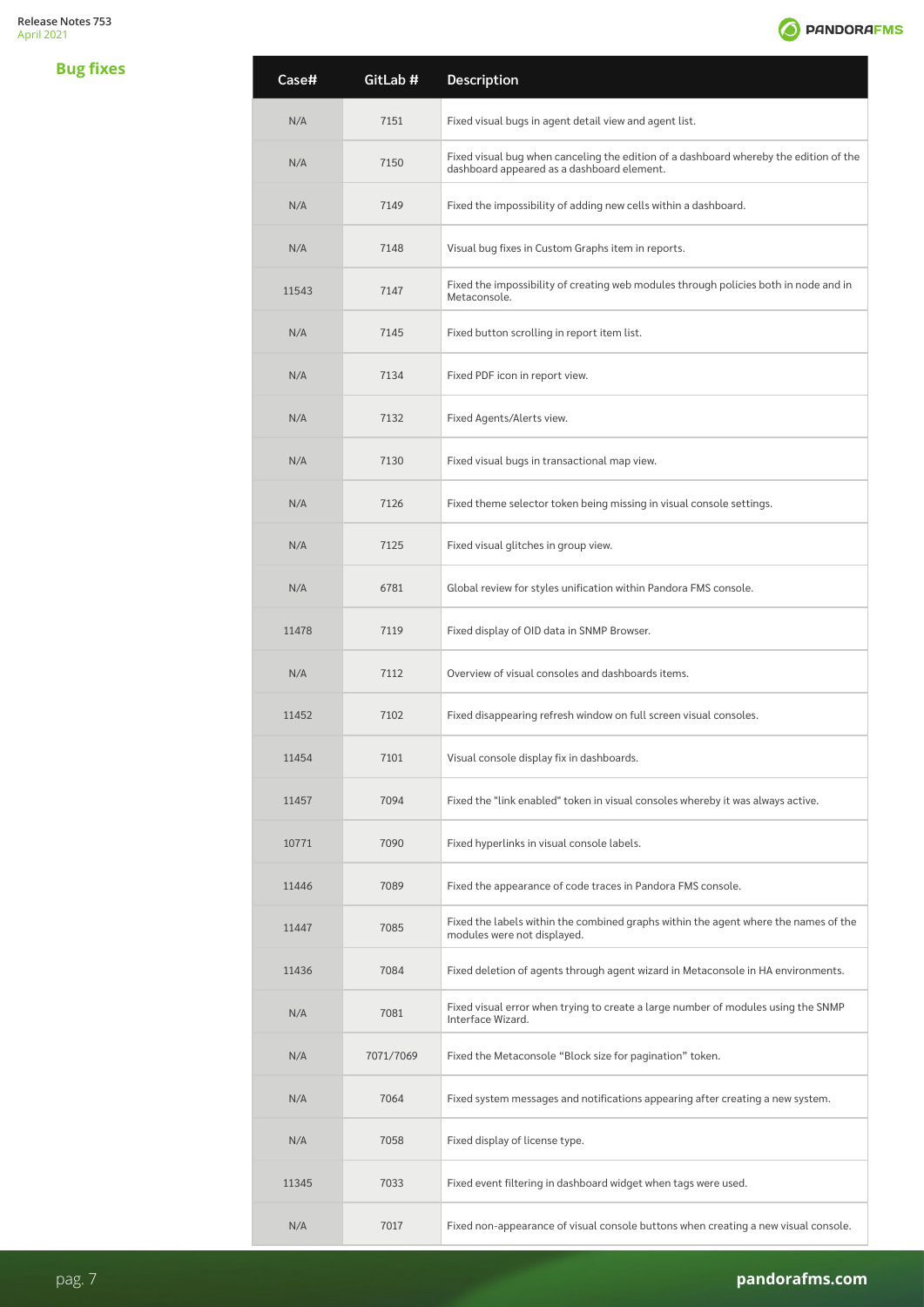

| <b>Bug fixes</b> | Case# | GitLab # | Description                                                                                                                                 |
|------------------|-------|----------|---------------------------------------------------------------------------------------------------------------------------------------------|
|                  | N/A   | 7007     | Fixed visual crash when changing the font on a label.                                                                                       |
|                  | N/A   | 6984     | Modified the Pandora FMS log permissions for their correct display in the console.                                                          |
|                  | 11254 | 6979     | Fix discovery tasks with special characters.                                                                                                |
|                  | N/A   | 6976     | Header correction in dashboard creation.                                                                                                    |
|                  | N/A   | 6975     | Visual fix of "not" element of tree view widget in dashboard.                                                                               |
|                  | N/A   | 6974     | Fixed SQL error in widget TOP N events in dashboards.                                                                                       |
|                  | N/A   | 6973     | Fixed the count of triggered alerts within the Group Status widget in dashboards.                                                           |
|                  | N/A   | 6966     | Fixed not displaying the validation date of an event in its details.                                                                        |
|                  | N/A   | 6965     | Fixed deletion of agents through wizard in Metaconsole with standard user with<br>Pandora Admnistrator profile.                             |
|                  | 11282 | 6955     | Fixed visual bugs of event history widgets in dashboards.                                                                                   |
|                  | N/A   | 6954     | Fixed Module in table widget in dashboards.                                                                                                 |
|                  | N/A   | 6951     | Fixed the cluster view for users who did not have permissions on the ALL group,<br>despite having them on the necessary groups for display. |
|                  | N/A   | 6950     | Fixed visual glitch in netflow filtering.                                                                                                   |
|                  | N/A   | 6946     | Fixed display of elements in Metaconsole with user with Group Coordinator profile.                                                          |
|                  | 11219 | 6945     | Fixed SAP/HANA plugin for both Windows and Linux due to syntax errors.                                                                      |
|                  | N/A   | 6931     | Fixed visual bug of header duplication in the list of remote components.                                                                    |
|                  | N/A   | 6929     | Fixed the unit configuration within the creation of modules in policies.                                                                    |
|                  | N/A   | 6926     | Fixed the display of master servers within the servers view.                                                                                |
|                  | N/A   | 6925     | Fixed visual glitch of alert recovery preview in alert actions.                                                                             |
|                  | 10347 | 6921     | Modified the possibility of creating IPAM tasks without localization.                                                                       |
|                  | N/A   | 6918     | Fixed obtaining the IP of the machine when installing a software agent on Solaris and<br>AIX.                                               |
|                  | 10248 | 6907     | Fixed rule configuration errors in alert correlation with tag filtering.                                                                    |
|                  | N/A   | 6899     | Modified the Metaconsole Console Setup token to accept URL without http in front.                                                           |
|                  | N/A   | 6894     | Fixed "Done" status in AWS tasks when finished.                                                                                             |
|                  | N/A   | 6887     | Fixed ACL error in SAP view where all agents could be seen without important<br>assigned group.                                             |
|                  | N/A   | 6878     | Fixed the creation of services when using the character "in the description.                                                                |
|                  | N/A   | 6874     | Fixed the substitution of macros within the display of items in a report.                                                                   |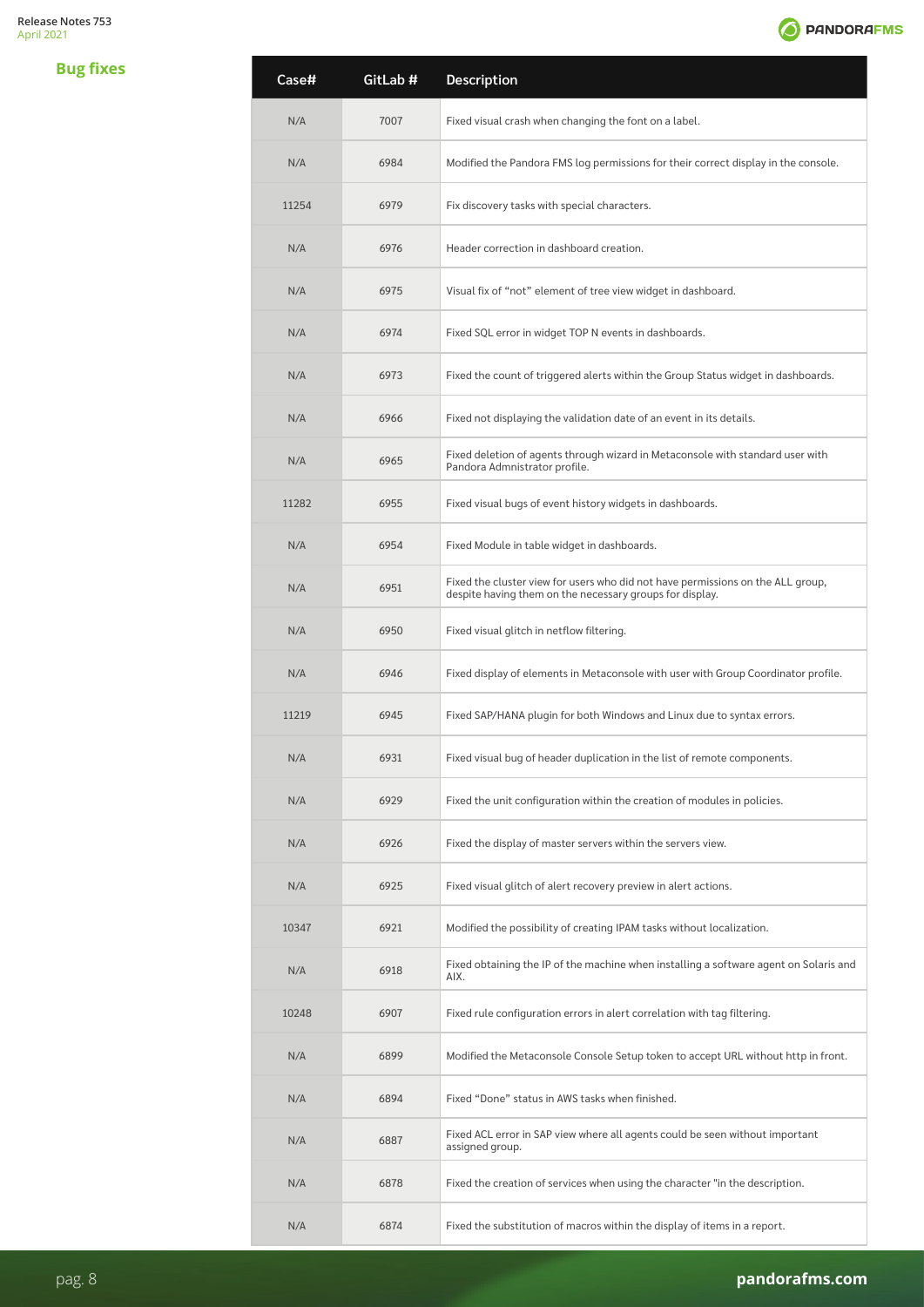**Bug fixes**



| Case#       | GitLab #  | Description                                                                                                                                                                                                                                                |
|-------------|-----------|------------------------------------------------------------------------------------------------------------------------------------------------------------------------------------------------------------------------------------------------------------|
| N/A         | 6872      | Fixed visual crashes when adding a module to a service if the module name is too<br>long.                                                                                                                                                                  |
| 10444/11412 | 6868      | Added all SNMP options (v1, v2c and v3) in massive operations of both modules and<br>policies.                                                                                                                                                             |
| N/A         | 6848      | Last contact field modified in connected users view.                                                                                                                                                                                                       |
| N/A         | 6840      | Fixed visual glitches in group view.                                                                                                                                                                                                                       |
| N/A         | 6838      | Fixed displacement of creating rules in agent autoconfiguration.                                                                                                                                                                                           |
| N/A         | 6835      | Fixed visual bug of Retry send token in discovery VMWare tasks where it always<br>appears active.                                                                                                                                                          |
| N/A         | 6833      | Fixed option to select any agents within the scheduled shutdowns.                                                                                                                                                                                          |
| N/A         | 6832      | Fixed the event or agent selector in the event history item in a visual console.                                                                                                                                                                           |
| N/A         | 6830      | Fixed the service item in visual consoles for which it did not get the SLA information<br>from it.                                                                                                                                                         |
| N/A         | 6826      | Fixed visual bug when choosing the console resolution 1920x1080.                                                                                                                                                                                           |
| M/A         | 6810      | Fixed visual bug in Metaconsole policies where agents never appeared as applied.                                                                                                                                                                           |
| 11055       | 6789      | Fixed asynchronous mode in Windows software agents.                                                                                                                                                                                                        |
| N/A         | 6784/6771 | Fixed the error message in the creation of console tasks when not entering all the<br>necessary data.                                                                                                                                                      |
| N/A         | 6754      | Fixed the services token in the services item in visual consoles where not all the<br>services created would appear.                                                                                                                                       |
| 11033       | 6751      | Fixed the edition of module units where once changed it could not be left blank again.                                                                                                                                                                     |
| 11031       | 6749      | Fixed deletion of plugins with advanced option when dealing with multiple lines.                                                                                                                                                                           |
| N/A         | 6745      | Fixed "node radius" and "node separation" tokens in VMWare view.                                                                                                                                                                                           |
| N/A         | 6733      | Fixed the elimination of lines in remote configuration of agents when disabling the<br>module by policies.                                                                                                                                                 |
| N/A         | 6729      | Fixed the "Unique IP" token within the agent options.                                                                                                                                                                                                      |
| N/A         | 6710      | Fixed the unattended installation of the software agent in Windows where the<br>selected group was not applied correctly.                                                                                                                                  |
| N/A         | 6633      | Visual correction in the view of adding groups in a policy in Metaconsole.                                                                                                                                                                                 |
| N/A         | 6610      | Fixed help inside creation of local component in Metaconsole.                                                                                                                                                                                              |
| N/A         | 6602      | Fixed group recursion in filtering in bulk operations.                                                                                                                                                                                                     |
| N/A         | 6574      | Fixed the appearance of a validation message when deleting an agent in Metaconsole.                                                                                                                                                                        |
| N/A         | 6568      | Fixed user/password token removal in module library.                                                                                                                                                                                                       |
| N/A         | 6528      | Corrected ACL errors in services, where a user with permissions to see the service will<br>be able to see everything it contains regardless of the element, but will only be able<br>to access from the service the elements in which it has correct ACLs. |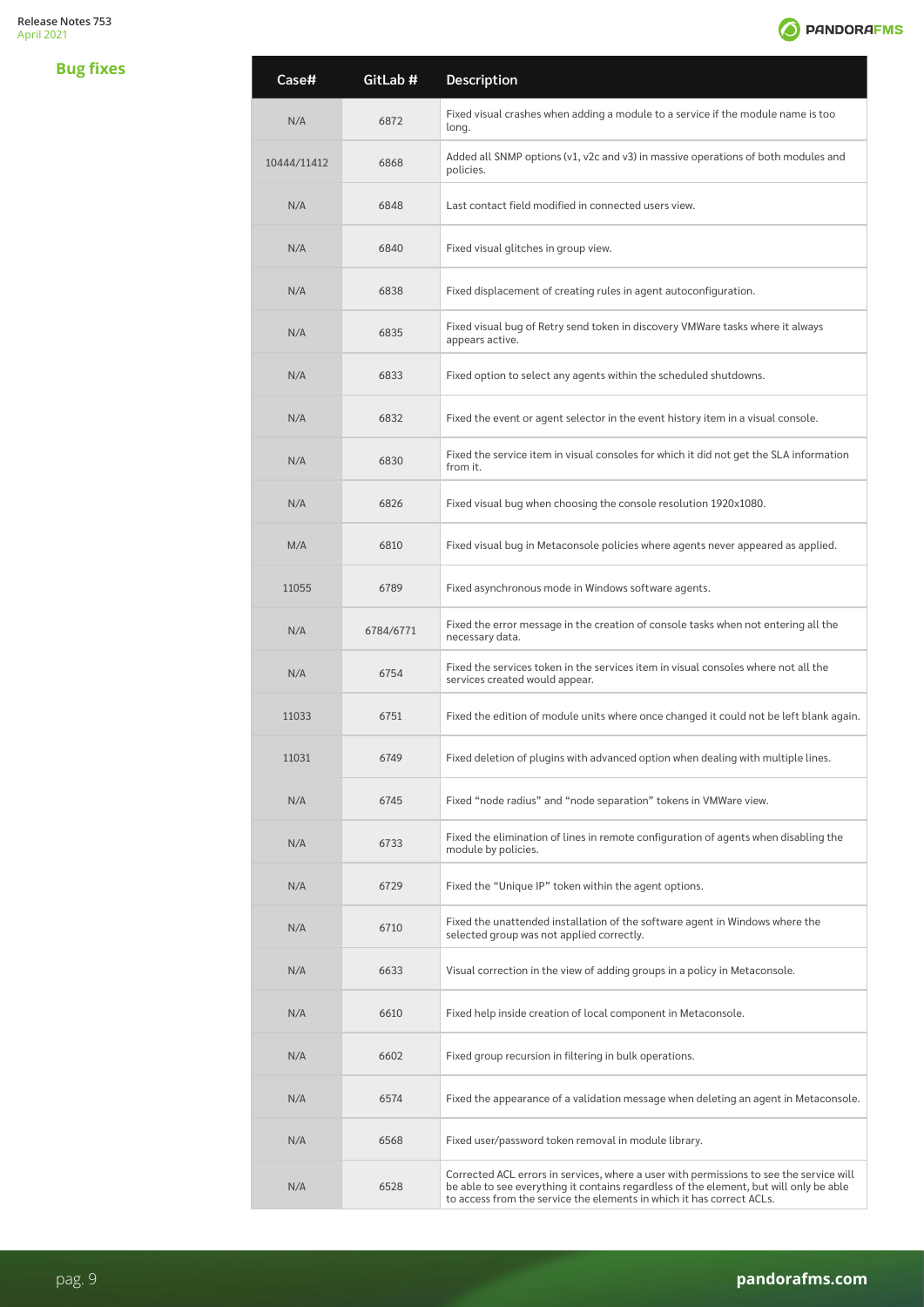**Bug fixes**



| Case# | GitLab #  | Description                                                                                                                                                                                         |
|-------|-----------|-----------------------------------------------------------------------------------------------------------------------------------------------------------------------------------------------------|
| N/A   | 6527      | Fixed the redirection of a module in a service, to see only its events instead of a list of<br>modules with the same name.                                                                          |
| N/A   | 6525      | Fixed the painting of service alerts status when recovering.                                                                                                                                        |
| N/A   | 6522      | Fixed visual bugs in the file collections section.                                                                                                                                                  |
| N/A   | 6519      | Fixed the total service count when applying a filter                                                                                                                                                |
| N/A   | 6517      | Fixed filtering by server in tag view.                                                                                                                                                              |
| N/A   | 6516      | Fixed sql error when using a custom sql query in the report templates.                                                                                                                              |
| N/A   | 6514      | Fixed sql error in HTML report view with a vertical graph sQL item.                                                                                                                                 |
| N/A   | 6492      | Removed tokens that do not correspond to the SQL query item in reports.                                                                                                                             |
| N/A   | 6474      | Fixed the name of child elements within Metaconsole services.                                                                                                                                       |
| N/A   | 6464      | Fixed ID error within Discovery tasks when a new server with another name is raised<br>and the previous one is deleted.                                                                             |
| N/A   | 6414      | Fixed the display of events in the mobile console by which the window would be twice.                                                                                                               |
| N/A   | 6401      | Unification of user information display between Metaconsole and node.                                                                                                                               |
| N/A   | 6386      | Fixed visual glitches in group view.                                                                                                                                                                |
| N/A   | 6378      | Fixed CSV download issue in custom fields view for non-admin users.                                                                                                                                 |
| N/A   | 6364      | Modified result message when trying to stop a planned stop when it is periodic.                                                                                                                     |
| N/A   | 6326      | Fixed ability to create unnamed module templates.                                                                                                                                                   |
| N/A   | 6136      | Fixed visual bugs in alert correlation.                                                                                                                                                             |
| 10142 | 5930      | Modified error messages for UX and WUX type modules.                                                                                                                                                |
| N/A   | 5475      | Fixed SNMP Bandwith plugin.                                                                                                                                                                         |
| 9526  | 5417      | Fixed the error of eliminating a policy module whereby, if it had an alert also<br>associated, it was not eliminated when eliminating a demarcated module and the<br>agent removed from the policy. |
| N/A   | 5352      | Fixed the height token for SQL graph type items in reports, where it was not affected<br>for PDF reports.                                                                                           |
| N/A   | 5347      | Modified message when changing the language in Metaconsole where an error<br>appeared although it was modified.                                                                                     |
| N/A   | 5163      | Fixed header naming in an agent's Network tools view.                                                                                                                                               |
| N/A   | 5131/5113 | Fixed visual glitches in the tactical view in Metaconsole.                                                                                                                                          |
| N/A   | 5123      | Fixed translation errors in the custom field data in the custom fields view.                                                                                                                        |
| N/A   | 5014      | Fixed the bug of modifying the WUX module range where it was not updated correctly.                                                                                                                 |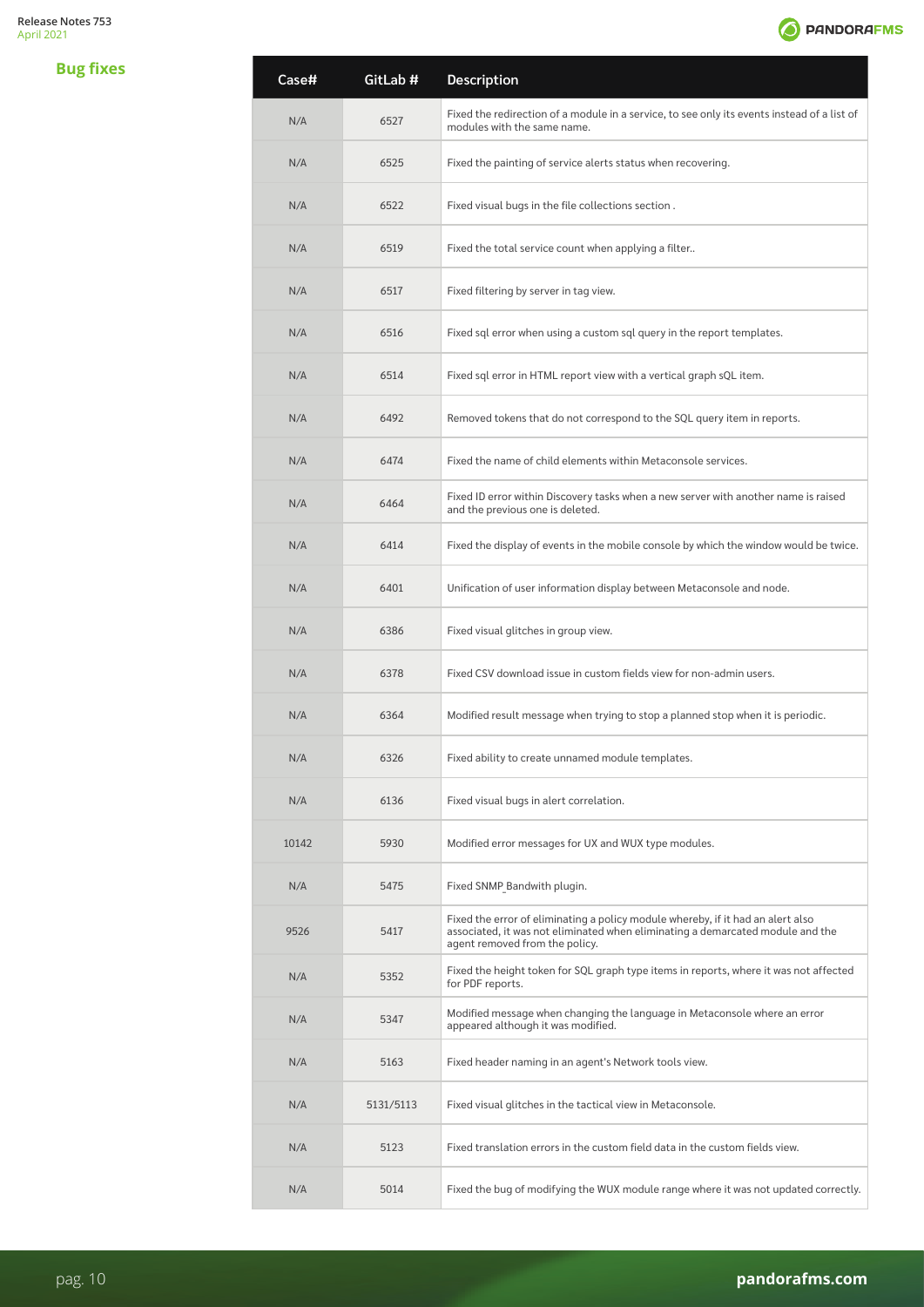**Bug fixes**



| Case# | GitLab # | <b>Description</b>                                                                                                                          |
|-------|----------|---------------------------------------------------------------------------------------------------------------------------------------------|
| N/A   | 5012     | When clicking on a custom graph within a visual console it no longer takes you<br>anywhere instead of just the first element in view        |
| N/A   | 4992     | Added error message in create event CLI call on non-existent module                                                                         |
| N/A   | 4672     | Fixed file deletion problems when installing a SAP agent again                                                                              |
| N/A   | 2828     | Fixed the problem of migrating agents from one node to another using Metaconsole,<br>where the policy table was not updated in Metaconsole. |
| N/A   | 2563     | Overview of API calls OK and error messages.                                                                                                |
| N/A   | 2530     | Fixed the disappearance of httpd auth tokens (login and password) in web modules.                                                           |
| N/A   | 1783     | Fixed sql error when introducing an invalid regex inside the graph containers.                                                              |
| N/A   | 7025     | Fixed the error whereby if you pass the limit of massive operations it does not let you<br>continue.                                        |
| N/A   | 7100     | Modified Systemctl service creation method of the software agent that was in conflict<br>in current versions of CentOS or raspbian.         |
| 11014 | 6812     | Fixed HyperV plugin encoding issue.                                                                                                         |
| 7805  | 4058     | Generated new plugin for LDAP monitoring.                                                                                                   |

## **Documentation update**

| Caso# | GitLab #                  | <b>Descripción</b>                                                               |
|-------|---------------------------|----------------------------------------------------------------------------------|
| N/A   | 2561, 6839, 7044,<br>7216 | Added documentation of new API calls.                                            |
| N/A   | 7181                      | MSSQL documentation updated.                                                     |
| N/A   | 7088                      | Added new integration documentation with Integria.                               |
| N/A   | 6701                      | Introduced documentation on relation rules within the Metaconsole configuration. |